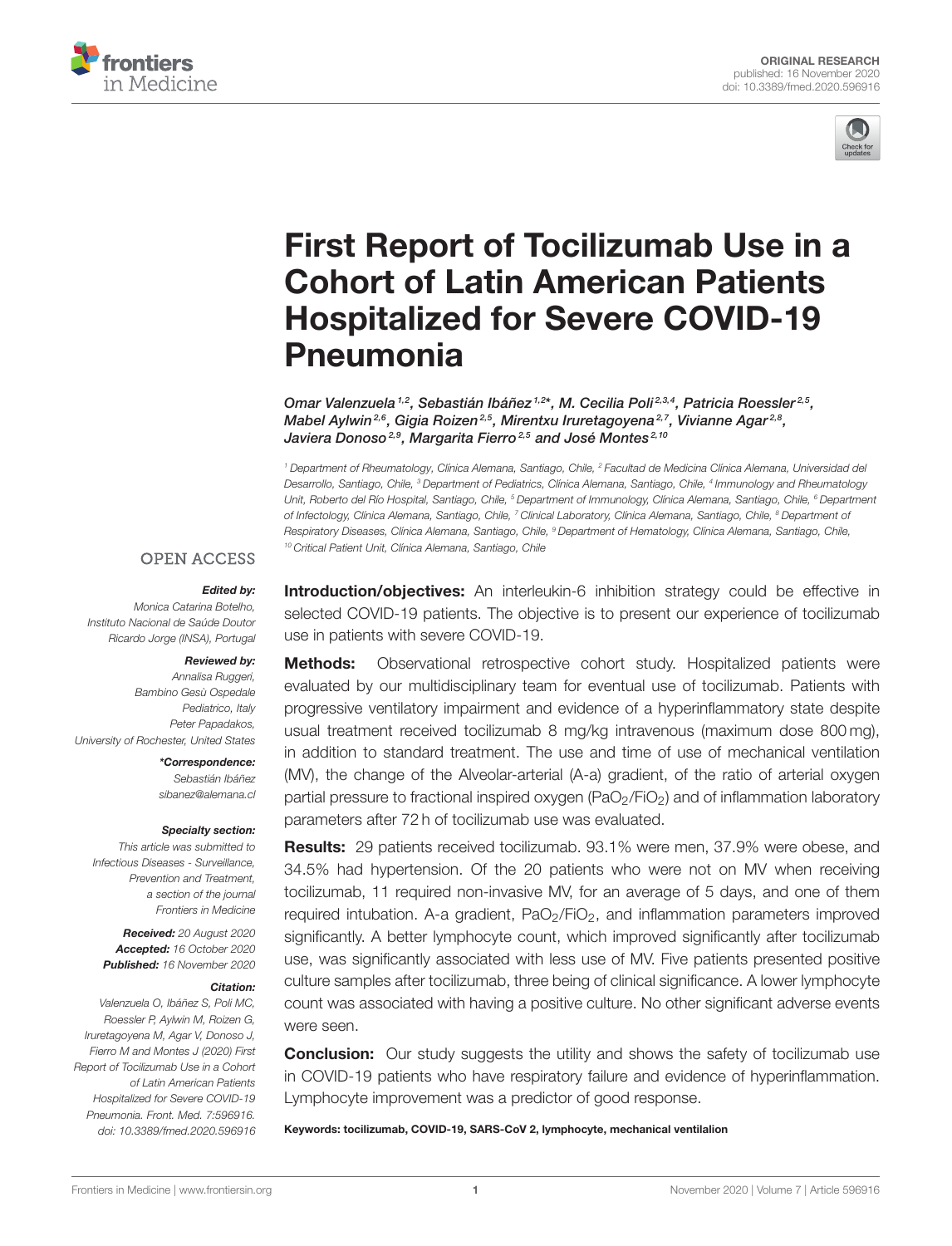# KEYPOINTS

- The use of tocilizumab in patients with severe COVID-19 was safe.
- Most of the patients presented a good response in terms of ventilatory and inflammatory parameters.
- Lymphocyte improvement after using tocilizumab was the main predictor of a good outcome.

# INTRODUCTION

Coronavirus disease 2019 (COVID-19), caused by the severe acute respiratory syndrome coronavirus 2 (SARS-CoV-2), can lead to life-threatening respiratory symptoms [\(1\)](#page-8-0).

The pathogenesis of the disease is complex and not yet fully understood [\(2,](#page-8-1) [3\)](#page-8-2), however, as a consequence of lytic viral infection macrophage activation, and immune cell recruitment to alveoli, a significant increase in the secretion of proinflammatory cytokines occurs, referred to as "cytokine release syndrome" (CRS) [\(4,](#page-8-3) [5\)](#page-8-4).

Different phases have been proposed in the course of this disease, stage I (mild) of early infection and active viral replication, stage II (moderate) of lung involvement without (IIa) or with hypoxia (IIb), where viral replication and local inflammation can coexist, and stage III (severe), with systemic hyperinflammation [\(6\)](#page-8-5). Several immunomodulatory strategies have been proposed to treat hyperinflammation in phases II and III and are currently being studied [\(7–](#page-8-6)[11\)](#page-8-7).

Interleukin-6 (IL-6) seems to have a pivotal role in the production of diffuse alveolar damage and acute respiratory distress syndrome [\(12,](#page-8-8) [13\)](#page-8-9). Thus, it is possible to conceive an IL-6 inhibition strategy to control CRS in patients with progressive hyperinflammation. Tocilizumab is a humanized anti IL-6 receptor antibody approved for the treatment of rheumatoid arthritis, juvenile idiopathic arthritis, giant cell arteritis, and life-threatening cytokine release induced by chimeric-antigen receptor T-cell therapy [\(14\)](#page-8-10).

Faced with the possibility of not having the health resources to confront the pandemic, and in the absence of treatments with demonstrated efficacy, we constituted a multidisciplinary, composed of physicians from various specialties including rheumatology, immunology, hematology, infectious diseases, intensive care medicine and pulmonologists, with the aim of developing a guide to consider the use of tocilizumab, with a strict protocol to evaluate the patient and suggest its use for specific patients.

Our purpose is to present our experience of tocilizumab use in a cohort of patients with severe COVID-19, with emphasis on ventilatory results, inflammatory parameters, and adverse events.

# METHODS

### Study Design

Observational retrospective cohort study.

### **Setting**

Patients hospitalized in Clínica Alemana, Santiago, Chile, with a diagnosis of COVID-19, for whom evaluation was requested by our multidisciplinary team for eventual tocilizumab use. The results of the patients evaluated between April 13 and June 16, 2020 who received tocilizumab and who were discharged or died before July 18, 2020 are reported. All data was collected by this multidisciplinary team from the patient's medical record by the multidisciplinary team.

# Participants and Intervention

The multidisciplinary team evaluated each case by reviewing the patient's medical file and discussing with the treating physician. Criteria were previously established to consider the use of tocilizumab:

#### Inclusion Criteria

- 1. Age  $> 18$  years.
- 2. SARS-CoV-2 confirmed infection according to institutional criteria [polymerase chain reaction (PCR), antibodies, and/or compatible images].
- 3.  $\geq$  7 days from the onset of symptoms.
- 4. Evidence of severe COVID-19:
- a. At least two of the following:
	- i. Respiratory rate  $> 24x$ .
- ii. Multiple pulmonary infiltrates on chest radiography or computed axial tomography and/or increase in infiltrates.
- iii.  $O_2$  saturation  $\lt$  93% with a fraction of inspired oxygen (FiO<sub>2</sub>) of 21% or  $O_2$  requirement to maintain saturation  $> 92\%$ .
- iv. Fever  $> 38^{\circ}$ C.

b. And at least two of the following:

- i. C-reactive protein  $(CRP) > 5$  mg/dL (or relative increase  $>50\%$  in <48 h).
- ii. Alveolar-Arterial  $(A-a)$   $O_2$  gradient with deterioration  $> 50\%$ .
- iii. Increase  $\geq$  25% of ferritin with respect to the previous value within the last 48 h or isolated value  $\geq 2,000$  ng/mL.
- iv. Neutrophil-lymphocyte ratio (NLR) > 3.12 or lymphopenia < 700/mm<sup>3</sup> .
- v. Fibrinogen increase  $\geq$ 25% or  $\geq$ 800 mg/dL.

#### Exclusion Criteria

- 1. Not controlled infection by bacteria, fungi or non-COVID viruses.
- 2. Active tuberculosis.
- 3. Any concurrent immunomodulatory medication or intervention that the treating physician believes would put the patient at increased risk.
- 4. History of diverticulitis or intestinal perforation.
- 5. Absolute neutrophil count < 1,000/mm<sup>3</sup> , platelets  $< 50,000/\text{mm}^3$ .
- 6. Known allergy to tocilizumab, or to any other anti-IL-6 agent.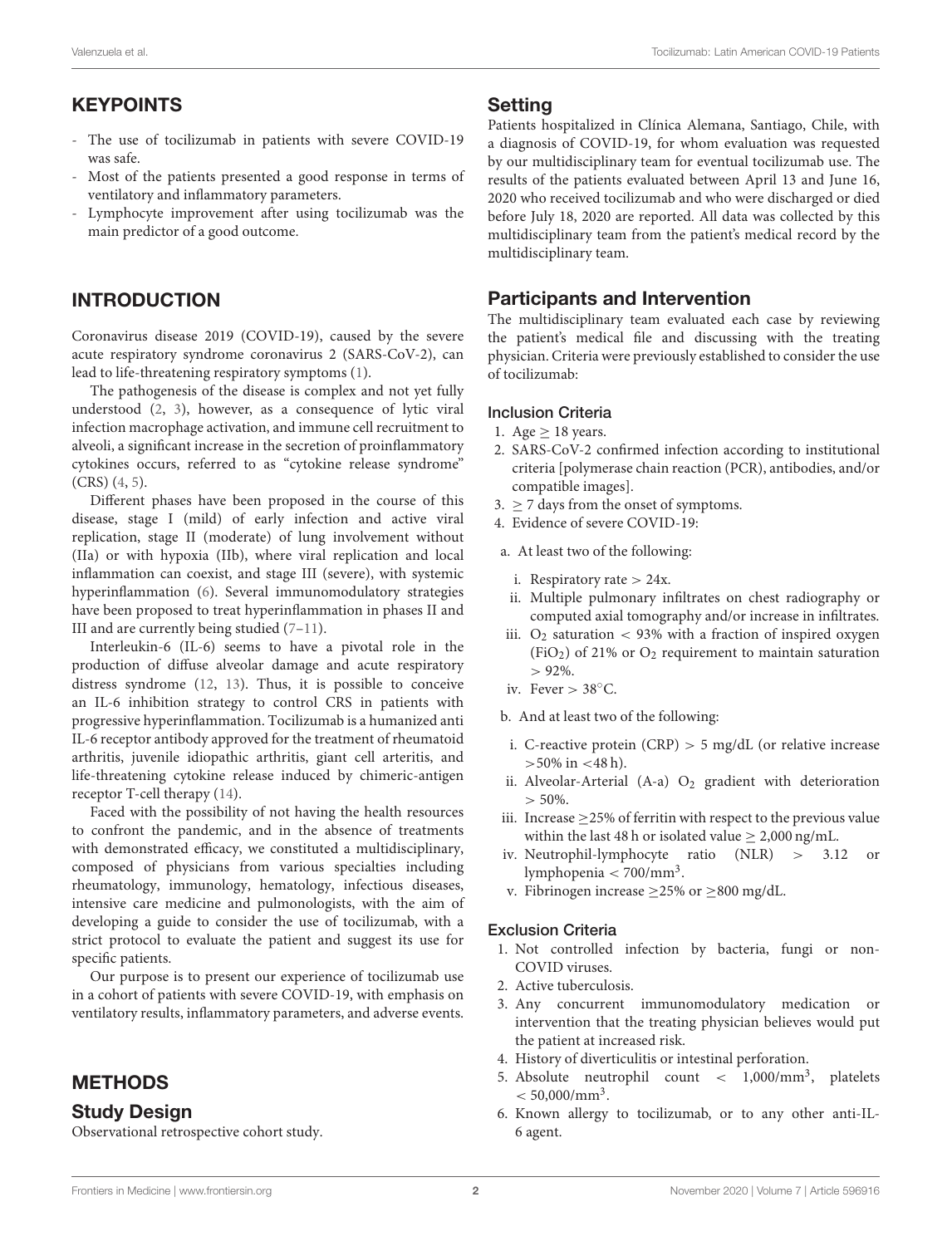7. Any condition that, in the opinion of the treating physician or the multidisciplinary group, would increase the patient's risk when receiving tocilizumab.

If the patient met the criteria, the indication for tocilizumab was discussed within the multidisciplinary group. If compassionate tocilizumab use was recommended, this suggestion was communicated to the treating physician and to the patient or his/her family, explaining the risks and benefits, specifying that the use was off-label. If its use was accepted, tocilizumab was administered as a single 60 min intravenous drip infusion. The dose used was 8 mg/kg, with a maximum of 800 mg.

### Variables

The baseline characteristics of the patients were recorded. Data from clinical chart was recorded, specifying the level of care, the type of ventilatory support [nasal cannula, non-invasive mechanical ventilation (NIMV), invasive mechanical ventilation (IMV)], the use of prone position, hydroxychloroquine (HCQ), convalescent plasma, corticosteroids (CS), and tocilizumab. Several laboratory parameters were considered including lymphocyte and neutrophil counts, erythrocyte sedimentation rate (ESR), CRP, ferritin, D-dimer, fibrinogen, Lactate dehydrogenase (LDH), transaminases, and IL-6. The A-a gradient and the ratio of arterial oxygen partial pressure to fractional inspired oxygen ( $PaO<sub>2</sub>/FiO<sub>2</sub>$ ) were calculated.

The change, between the time of tocilizumab use and 72 h after, in laboratory and ventilatory parameters was analyzed.

The use and time of use of mechanical ventilation (MV), and the percentage improvement of the A-a gradient and of PaO<sub>2</sub>/FiO<sub>2</sub> after 72 h of tocilizumab use were defined as outcomes.

Deaths, non-covid-19 infections and events not attributable to the usual course of the disease were recorded and analyzed.

# Data Sources/Measurement

Data was obtained from the patient's clinical record in the institutional electronic clinical file. The use of MV was evaluated as a qualitative and quantitative variable (days of use), and improvements in the A-a gradient and  $PaO<sub>2</sub>/FiO<sub>2</sub>$  were evaluated quantitatively. Non-COVID-19 infections and adverse events not attributable to the usual course of the disease were evaluated as qualitative variables.

# Statistical Methods

The data was analyzed using IBM SPSS Statistics for Mac OS, Version 24.0. Armonk, NY. Categorical variables were described as frequencies and/or percentages, and quantitative variables were described as mean and standard deviation (SD) for those normally distributed or median and interquartile range (IQR) for those not normally distributed. Changes in parameters were analyzed using T-test for paired variables or Wilcoxon signedrank sum test, as appropriate. The associations between variables and outcomes were evaluated using linear or logistic regressions for univariate and multivariate analysis. The covariates included in the multivariate analysis model were age, sex, body mass index, diabetes, hypertension, asthma, obstructive sleep apnea, smoking status, days with symptoms. Statistical significance was defined as

 $P < 0.05$ . In case of missing data, the analysis was performed with the available data.

# Institutional Review Board

The Scientific Ethics Committee of the Clínica Alemana-Universidad del Desarrollo medicine faculty approved the study prior to data collection.

# Role of the Funding Source

This study did not receive any type of financing.

<span id="page-2-0"></span>

| <b>TABLE 1</b>   Descriptive data. |  |
|------------------------------------|--|
|------------------------------------|--|

| Variable                                                             | <b>Number of patients</b><br>with data | <b>Results</b>                |
|----------------------------------------------------------------------|----------------------------------------|-------------------------------|
| Age, mean (SD)                                                       | 29                                     | 56.9 (13.6)                   |
| Men, $n$ $(\%)$                                                      | 29                                     | 27 (93.1)                     |
| BMI, mean (SD)                                                       | 29                                     | 28.2 (4.5)                    |
| BMI > 30, n (%)                                                      | 29                                     | 11 (37.9)                     |
| Smoking, n (%)                                                       | 29                                     | 5(17.2)                       |
| Hypertension, n (%)                                                  | 29                                     | 10 (34.5)                     |
| DM, $n$ (%)                                                          | 29                                     | 4 (13.8)                      |
| OSA, n (%)                                                           | 29                                     | 3(10.3)                       |
| Asthma, n (%)                                                        | 29                                     | 1(3.4)                        |
| Unit upon admission, n (%)                                           | 29                                     |                               |
| Basic                                                                |                                        | 18 (62.1)                     |
| Intermediate care                                                    |                                        | 11 (37.9)                     |
| Days with symptoms upon<br>admission, median (IQR)                   | 29                                     | $8(5-9)$                      |
| Days of hospitalization, median (IQR)                                | 29                                     | 14 (12-17)                    |
| PaO <sub>2</sub> /FiO <sub>2</sub> (mmHg) on admission,<br>mean (SD) | 28                                     | 303.3 (103.8)                 |
| Expected Alveolar-arterial gradient,<br>median (IQR)                 | 29                                     | 14.7 (11.7–15.7)              |
| A-a gradient (mmHg) on admission,<br>median (IQR)                    | 28                                     | 40.9 (18.4-82.5)              |
| Lymphocytes/mm <sup>3</sup> on admission,<br>median (IQR)            | 28                                     | 958<br>(783.5–1202)           |
| NLR at admission, median (IQR)                                       | 27                                     | $4.2(3.4 - 7.3)$              |
| ESR (N 2-30 mm/hr) on admission,<br>mean (SD)                        | 17                                     | 44.6 (29.8)                   |
| CRP (N 0.1-0.5 mg/dL) on<br>admission, median (IQR)                  | 25                                     | $4.5(2.3 - 11.1)$             |
| Ferritin (N 4.6-204 ng/mL) on<br>admission, median (IQR)             | 22                                     | 1.454.2<br>$(899.2 - 3230.2)$ |
| D-dimer (N 0-500 ng/mL) on<br>admission, median (IQR)                | 26                                     | 575 (359-819)                 |
| Troponin ( $N < 14$ ng/L) on admission,<br>median (IQR)              | 23                                     | $7.5(4.2 - 13.8)$             |
| Fibrinogen (N 238-498 mg/dL) on<br>admission, mean (SD)              | 20                                     | 527.3 (141)                   |
| LDH (N 135-214 U/L) on admission,<br>mean (SD)                       | 26                                     | 331.4 (128.4)                 |

SD, standard deviation; BMI, body mass index; DM, diabetes mellitus; OSA, obstructive sleep apnea; IQR, interquartile range; PaO<sub>2</sub>/FiO<sub>2</sub>, ratio of arterial oxygen partial pressureto fractional inspired oxygen; A-a, Alveolar-arterial; NLR, neutrophil-lymphocyte ratio; N, normal range; ESR, erythrocyte sedimentation rate; CRP, C-reactive protein; LDH, lactate dehydrogenase.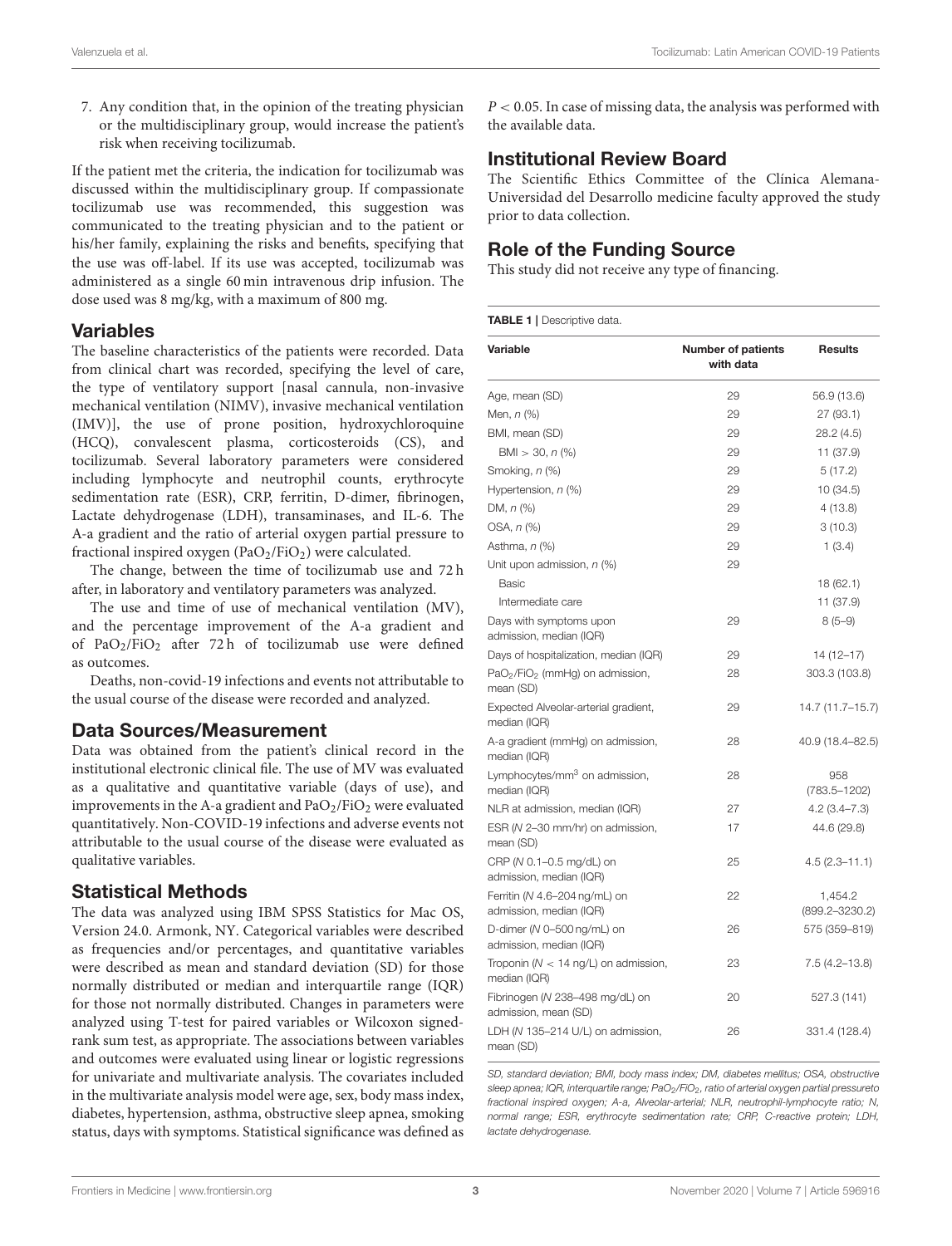#### <span id="page-3-0"></span>TABLE 2 | Tocilizumab use.

| Variable                                                                                             | <b>Number of patients</b><br>with data | <b>Results</b>      |
|------------------------------------------------------------------------------------------------------|----------------------------------------|---------------------|
| Days with symptoms when used,<br>median (IQR)                                                        | 29                                     | $11(10-14)$         |
| Unit upon use, $n$ (%)                                                                               | 29                                     | 29 (100)            |
| Basic                                                                                                | 29                                     | 17 (58.6)           |
| Intermediate care                                                                                    | 29                                     | 8(27.6)             |
| Intensive care                                                                                       | 29                                     | 4(13.8)             |
| Prednisone equivalent dose (mq) of CS,<br>accumulated before the use of<br>tocilizumab, median (IQR) | 29                                     | 150 (100-300)       |
| IL-6 ( $N$ 0-3.4 pg/ml) at the time of<br>tocilizumab, median (IQR)                                  | 22                                     | $35.2(16.1 - 85.1)$ |
| Days of hospitalization after receiving<br>tocilizumab, median (IQR)                                 | 29                                     | $10(8-13)$          |
| Days in intermediate or intensive care<br>after receiving tocilizumab, median (IQR)                  | 29                                     | $6(3-9)$            |
| Tocilizumab administered to a patient on<br>$MV^*, n (%)$                                            | 29                                     | 9(31)               |
| Days on MV, mean (SD)                                                                                | 9                                      | 8.6(4.4)            |
| Days on MV after tocilizumab, mean<br>(SD)                                                           | 9                                      | 7.3(4.3)            |
| Patients, excluding those already on MV,<br>that required MV* after tocilizumab, $n$ (%)             | 20                                     | 11 (55)             |
| Days on MV, mean (SD)                                                                                | 11                                     | 5.5(3.7)            |
| Lymphocyte count % improvement from<br>the day of tocilizumab use until 72 h<br>later, median (IQR)  | 29                                     | 92.1 (41.4-183.2)   |
| A-a gradient % improvement from the<br>day of tocilizumab use until 72 h later,<br>median (IQR)      | 25                                     | 30.7 (13.9-53.8)    |
| $PaO2/FiO2$ % improvement from the day<br>of tocilizumab use until 72 h later.<br>median (IQR)       | 25                                     | 23 (8.8–58.4)       |

\*Including non-invasive and invasive MV.

IQR, interquartile range; CS, corticosteroids; IL-6, interleukin-6; N, normal range; MV, mechanical ventilation; A-a, Alveolar-arterial; PaO<sub>2</sub>/FiO<sub>2</sub>, ratio of arterial oxygen partial pressureto fractional inspired oxygen.

# RESULTS

### **Participants**

| Twenty-nine of        | 68 | evaluated patients | $(42.6\%)$ |
|-----------------------|----|--------------------|------------|
| received Tocilizumab. |    |                    |            |

# Descriptive Data

### Baseline Characteristics

The mean age of the patients was 56.9 years, and only two were women. 37.9% were obese and the most frequent comorbidity was hypertension. All patients presented lymphopenia and elevated inflammatory markers (**[Table 1](#page-2-0)**).

#### **Tocilizumab**

Tocilizumab was used at a median of 4 days of hospitalization and 11 with symptoms. Of the 17 patients (58.6%) who received tocilizumab while in the basic hospitalization unit, 11 (64.7%) were subsequently transferred to intermediate care, and of those

#### <span id="page-3-1"></span>TABLE 3 | Non-tocilizumab interventions.

| Variable                                                                             | <b>Number of patients</b><br>with data | <b>Results</b> |
|--------------------------------------------------------------------------------------|----------------------------------------|----------------|
| Use of CS, $n$ (%)                                                                   | 29                                     | 28 (96.6)      |
| Days of use, median (IQR)                                                            | 29                                     | $9(7-13)$      |
| Prednisone equivalent dose (mg),<br>accumulated during hospitalization,<br>mean (SD) | 29                                     | 725.9 (251.7)  |
| Hydroxychloroquine use, $n$ (%)                                                      | 29                                     | 6(20.7)        |
| Use of prone position                                                                | 29                                     | 24 (82.8)      |
| Use of convalescent plasma, $n$ (%)                                                  | 29                                     | 8(27.6)        |
| Days with symptoms when used, mean<br>(SD)                                           | 8                                      | 6.9(1.5)       |
| Maximum ventilatory support during<br>hospitalization, n (%)                         | 29                                     |                |
| N <sub>C</sub>                                                                       |                                        | 8(27.6)        |
| <b>HFNC</b>                                                                          |                                        | 1(3.4)         |
| Non-invasive MV                                                                      |                                        | 16 (55.2)      |
| Invasive MV                                                                          |                                        | 4(13.8)        |

CS, corticosteroids; IQR, interquartile range; SD, standard deviation; NC, nasal canulla; HFNC, high flow nasal canulla; MV, mechanical ventilation.

11 patients, three (27.3%) required admission to intensive care. Of the eight patients who received the medication while at the intermediate care unit, two (25%) had to be admitted to intensive care afterwards. The other four patients received the medication while at the intensive care unit. The median cumulative dose of CS (equivalent to prednisone) at the time of tocilizumab use was 150 mg. IL-6 was elevated before tocilizumab use, and afterwards it was measured again in five patients (median 104; IQR 89.8–446) (**[Table 2](#page-3-0)**).

#### Other Interventions

Six patients received HCQ (400 mg every 12 h the first day and then 200 mg every 12 h for 4, 5 days in total). None of the patients used antiviral therapy and all received prophylactic anticoagulation. All patients used CS, but the type and dose were not standard and could change during the hospitalization of the same patient, so the analysis was performed by calculating the cumulative dose equivalent to prednisone (**[Table 3](#page-3-1)**).

# Outcome Data

#### Laboratory Parameters

From admission to the day of tocilizumab use, lymphocytes decreased by a mean of 30.7% (SD 36). After 72 h of using tocilizumab there was a significant improvement in the lymphocyte count, NLR, ESR, CPR, and fibrinogen. A mild and transient, but statistically significant, rise in alanine aminotransferase, gamma-glutamyl transferase and D-dimer was observed (**[Table 4](#page-4-0)**).

#### Ventilatory Parameters

The improvement in  $PaO<sub>2</sub>/FiO<sub>2</sub>$  (23%) and A-a gradient (30.7%) after 72 h of tocilizumab use was statistically significant. Nine patients received tocilizumab while on MV. Of the remaining 20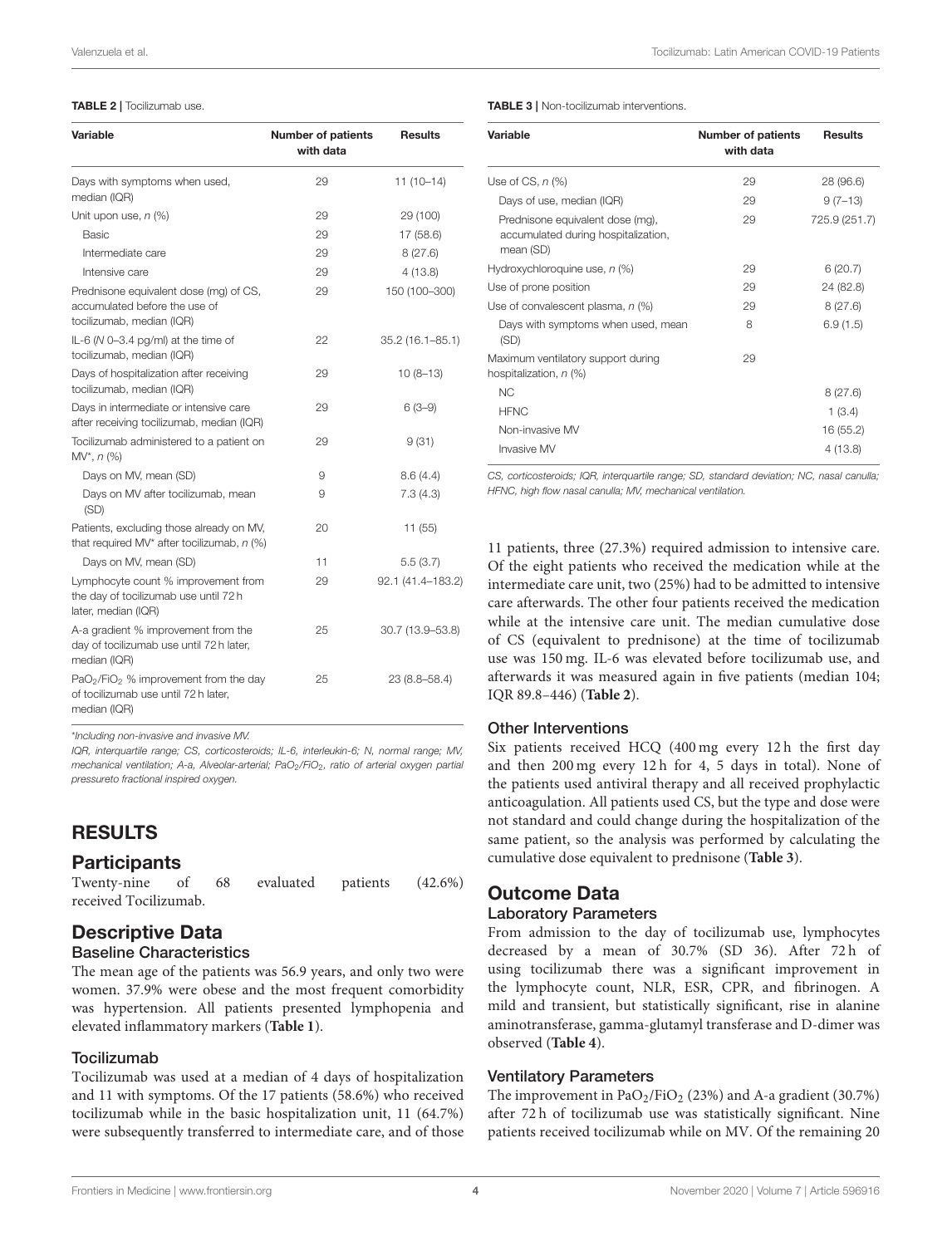<span id="page-4-0"></span>

|  | TABLE 4   Changes in laboratory and ventilatory parameters after using tocilizumab. |  |  |  |  |  |  |  |
|--|-------------------------------------------------------------------------------------|--|--|--|--|--|--|--|
|--|-------------------------------------------------------------------------------------|--|--|--|--|--|--|--|

| Variable                                       | <b>Number of patients</b><br>with data | At the time of receiving<br>tocilizumab | After 72h of receiving<br>tocilizumab | р         |
|------------------------------------------------|----------------------------------------|-----------------------------------------|---------------------------------------|-----------|
| PaO <sub>2</sub> /FiO <sub>2</sub> , mean (SD) | 25                                     | 219.5 (56.4)                            | 262.1 (79.8)                          | 0.047     |
| A-a gradient, median (IQR)                     | 25                                     | 110.2 (91.1-144.5)                      | 74.2 (50-102.1)                       | 0.007     |
| Lymphocytes/mm <sup>3</sup> , median (IQR)     | 29                                     | 571 (473-797)                           | 1,266 (792-1534)                      | < 0.001   |
| NLR, median (IQR)                              | 29                                     | 13.8 (10-20.3)                          | $5.6(3.2 - 7.3)$                      | < 0.001   |
| ESR (N 2-30 mm/h), median (IQR)                | 26                                     | 61 (47-80)                              | $39(30 - 52)$                         | < 0.001   |
| CRP ( $N$ 0.1–0.5 mg/dL), median ( $lQR$ )     | 29                                     | 13.1 (8.7-20.3)                         | $1.4(0.8-2.3)$                        | < 0.001   |
| Ferritin (N 4.6-204 ng/mL), median (IQR)       | 24                                     | 2,346.7 (1,800.9-3,818.9)               | 2,434.9 (1,248.1-4,769.4)             | NS.       |
| D-dimer (N 0-500 ng/mL), median (IQR)          | 23                                     | 582 (354.5-957.5)                       | 1,028 (582.5-1,527)                   | 0.001     |
| Fibrinogen(N 238-498 mg/dL), median (IQR)      | 20                                     | 648 (521-718.5)                         | 391.5 (338.5-445.5)                   | < 0.001   |
| AST (N 5-32 U/L), median (IQR)                 | 26                                     | 38.5 (29-58)                            | 59 (29-91)                            | <b>NS</b> |
| ALT (N 5-33 U/L), median (IQR)                 | 26                                     | 45 (26-67)                              | 97 (56-174)                           | 0.003     |
| GGT (N 3-40 U/L), median (IQR)                 | 26                                     | 105.5 (47-212)                          | 174 (103-366)                         | < 0.001   |
| LDH (N 135-214 U/L), mean (SD)                 | 26                                     | 344.3 (97.4)                            | 341.4 (110.5)                         | <b>NS</b> |
|                                                |                                        |                                         |                                       |           |

PaO<sub>2</sub>/FiO<sub>2</sub>, ratio of arterial oxygen partial pressureto fractional inspired oxygen; A-a, Alveolar-arterial; NLR, Neutrophil-lymphocyte ratio; N, normal range; ESR, erythrocyte sedimentation rate; CRP, C-reactive protein; AST, aspartate aminotransferase; ALT, alanine aminotransferase; GGT, gamma-glutamyl transferase; LDH, lactate dehydrogenase.

patients, 11 (55%) required MV after using tocilizumab. Of these 11 only one required IMV (the other three patients who used IMV required it before tocilizumab use) (**[Tables 2](#page-3-0)**, **[4](#page-4-0)**).

#### Infections

Seven culture samples were positive after tocilizumab use, in five patients (17.2%). Only three of them presented a proven clinical infection (**[Table 5](#page-5-0)**).

The first patient received tocilizumab on the second day of hospitalization while on NIMV [with a procalcitonin (PCT) of 0.28 ng/mL], was intubated on the third day, and on the sixth day a methicillin-sensitive Staphylococcus aureus was identified in the endotracheal aspirate culture, without clinical impact. On the ninth day of hospitalization a methicillin-resistant Staphylococcus epidermidis was identified in two blood and one catheter tip samples. This was compatible with a central line associated bacteremia and the central line was removed. The fever disappeared without additional antibiotic treatment. The patient was discharged after 29 days of hospitalization.

The second patient had a urine culture positive for candida albicans  $(>100,000)$  colony forming units) with noninflammatory urine (PCT of 0.45 ng/mL at the time of tocilizumab use). This was an asymptomatic candiduria. Twelve days later the patient presented two positive blood cultures for methicillin-sensitive Staphylococcus aureus. The patient had an elbow bursitis and a retroperitoneal hematoma at the same time. The patient was successfully treated with intravenous cefazolin and was discharged after 44 days of hospitalization.

The third patient presented a positive culture of the endotracheal aspirate for a methicillin-sensitive Staphylococcus aureus. The bronchoalveolar lavage culture of the same day was negative. The patient was successfully treated with intravenous antibiotics.

In all patients the PCT measured on the day of tocilizumab use had a median value of 0.17 ng/mL (IQR 0.1-0.38; <0.5 ng/mL =

low risk of sepsis). In the five patients who presented a positive culture, PCT had a median value of 0.26 (IQR 0.17–0.28), at the time of tocilizumab use. There was no statistically significant difference in the PCT between these two groups.

Thus, three patients presented a clinically relevant infection, and none of these had severe course.

#### Adverse Events

Events out of the expected course for COVID-19, after receiving tocilizumab, were described in six male patients (20.7%).

One patient presented leukopenia of 2,800/mm<sup>3</sup> with neutropenia of 1,425/mm<sup>3</sup>, which normalized 10 days after discharge. Two patients had mild elevation of transaminases. The study of known hepatotropic agents was negative, thus a direct effect of SARS-CoV-2 infection or drugs was considered as possible causes. One of these patients had already had his post-discharge evaluation and transaminases had normalized.

On the 27th day of hospitalization, a patient (patient number 1 in **[Table 5](#page-5-0)**) who required intubation presented a small left para-aortic pleural collection, possibly with blood content, on computed axial tomography. This did not mean any change for the course of his hospitalization, and he was discharged after 29 days of hospitalization.

Two patients presented pulmonary thromboembolism. The first case occurred in a patient on his eighth day of hospitalization and on his seventeenth day of symptoms, 7 days after receiving tocilizumab and after 3 days connected to IMV, being on prophylactic anticoagulation, without D-dimer level of that day. Pulmonary thromboembolism was bilateral and difficult to anticoagulate, and the hospitalization lasted 26 days, but the patient was discharged in good condition. The second presented a left basal subsegmental pulmonary thromboembolism, on day 17 of hospitalization and on the 25th day of symptoms, 14 days after receiving tocilizumab and after 15 days on MV (nine of them on IMV), being on prophylactic anticoagulation, with a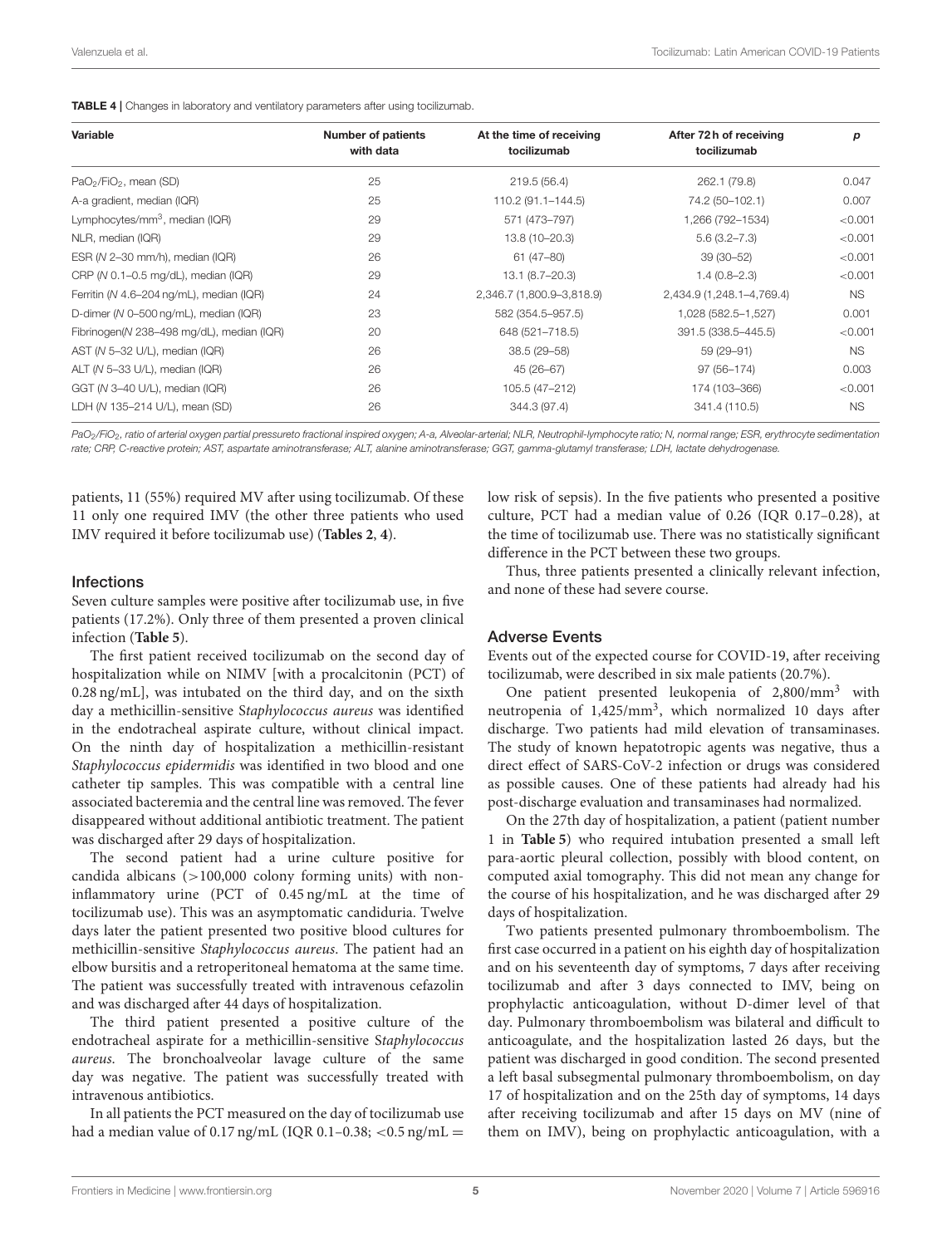#### <span id="page-5-0"></span>TABLE 5 | Positive cultures.

| Patient<br>number | Type of culture       | Culture<br>result | Hospitalization<br>unit | Davs with<br>symptoms | Davs of<br>hospitalization | Davs after<br>tocilizumab | Cumulative<br>CS dose, mg* | <b>Clinically</b><br>relevant |
|-------------------|-----------------------|-------------------|-------------------------|-----------------------|----------------------------|---------------------------|----------------------------|-------------------------------|
|                   | Endotracheal aspirate | <b>MSSA</b>       | Intensive care          | 14                    | 6                          | $\overline{4}$            | 125                        | $No**$                        |
|                   | Blood                 | <b>CNS</b>        | Intensive care          | 17                    | 9                          | –                         | 200                        | Yes                           |
| $\overline{2}$    | Urine                 | C. albicans       | Intensive care unit     | 17                    | 10                         | -                         | 712.5                      | $No**$                        |
|                   | Blood                 | <b>MSSA</b>       | Intermediate care       | 29                    | 22                         | 19                        | 910                        | Yes                           |
| 3                 | Endotracheal aspirate | <b>MSSA</b>       | Intensive care          | 17                    | 8                          |                           | 650                        | Yes                           |
| $\overline{4}$    | Urine                 | E. cloacae        | Intensive care          | 25                    | 10                         | 5                         | 550                        | $No**$                        |
| 5                 | Blood                 | CNS               | Intermediate care       | 17                    | 8                          | 5                         | 600                        | $No**$                        |

\*Prednisone equivalent dose.

\*\*The results of these culture samples were considered colonizations and were not associated with clinical deterioration or increased inflammatory parameters.

CS, corticosteroids; MSSA, methicillin-sensitive staphylococus aureus; CNS, coagulase negative Staphylococcus (S. haemolyticus; S. epidermidis).

D-dimer of 1.751 ng/mL (11 days before it was 5.858 ng/mL). After 7 days of anticoagulation, the patient presented an extensive retroperitoneal hematoma. The patient was discharged after 36 days of hospitalization in good condition.

The only variable that was significantly associated with presenting pulmonary thromboembolism was the number of days of hospitalization at the intermediate or intensive care unit [Exp (B) 1.332; 95% C.I. 1.004–1.765;  $p = 0.46$ ].

#### Deaths

Two patients died (6.9%). The first patient required IMV after 1 day of hospitalization and received tocilizumab in this condition on the fifth day of hospitalization and twentieth of symptoms. The patient managed to transition to NIMV temporarily. The only positive culture was a urine culture with Enterobacter cloacae (patient number 4 in **[Table 5](#page-5-0)**). The patient followed a progressive course with respiratory and hemodynamic deterioration, with elevated levels of troponin and N-terminal pro brain natriuretic peptide, and presented a sharp drop in his hematocrit (from 35 to 23%, being anticoagulated with dalteparin) before dying in the eleventh day of hospitalization.

The second patient, with history of obstructive sleep apnea and possible interstitial lung disease, received tocilizumab on the third day of hospitalization and eighth of symptoms while on NIMV. The patient did not present notable infections or events, but had progressive respiratory deterioration, and after 7 days in NIMV it was decided to limit therapeutic efforts and the patient was not intubated. The patient died on the twelfth day of hospitalization.

No significant associations were found between the different variables and death.

# Results of the Univariate and Multivariate Analysis

#### Lymphocyte Count

A greater percentage improvement in the lymphocyte count between the day of tocilizumab use and 72 h afterwards was significantly associated with a higher number of days with symptoms when tocilizumab was used, and a higher cumulative dose of corticosteroids. These associations did not maintain statistical significance in the multivariate analysis (**[Table 6](#page-6-0)**).

#### Ventilatory Parameters

A greater percentage improvement in the A-a gradient was significantly associated with a lower level of D-dimer when receiving tocilizumab, and a greater improvement in  $PaO<sub>2</sub>/FiO<sub>2</sub>$ was associated with a higher level of ESR and lower Ddimer at the time of receiving tocilizumab. These associations were weak, and none remained significant after multivariate analysis (**[Table 6](#page-6-0)**).

### Mechanical Ventilation

A lower lymphocyte count 72 h after tocilizumab use was associated with requiring MV in patients who were not on MV at the time of receiving tocilizumab (**[Table 7](#page-7-0)**). In the 20 patients who received tocilizumab without using MV, there were no significant differences between the 11 patients who required MV later and the nine who did not, except in the lymphocyte count 72 h after receiving tocilizumab ( $p = 0.004$ ) and their percentage of improvement ( $p = 0.016$ ). At the time of receiving tocilizumab, the median number of lymphocytes in those who subsequently required MV was 682 (IQR 484–767) and rose to 807 (IQR 666–1335) 72 h after tocilizumab, a median improvement of 51.7% (IQR 30.3–79.3). In those who did not require MV after tocilizumab, the lymphocytes rose from 737 (IQR 571– 806) to 1,602 (IQR 1402–2087), a median improvement of 157.8% (IQR 99.7–180.6).A greater number of days in MV after tocilizumab was significantly associated with worse  $PaO<sub>2</sub>/FiO<sub>2</sub>$ and A-a gradient, and with lower lymphocyte count, but only the A-a gradient and the lymphocyte count maintained statistical significance in the multivariate analysis (**[Table 6](#page-6-0)**). Furthermore, a lower number of lymphocytes on admission was associated with requiring IMV (**[Table 7](#page-7-0)**).

#### Infections

Older age, low lymphocyte count and a high NLR were associated with a greater possibility of presenting a positive culture (**[Table 7](#page-7-0)**).

#### Deaths

No associations were found.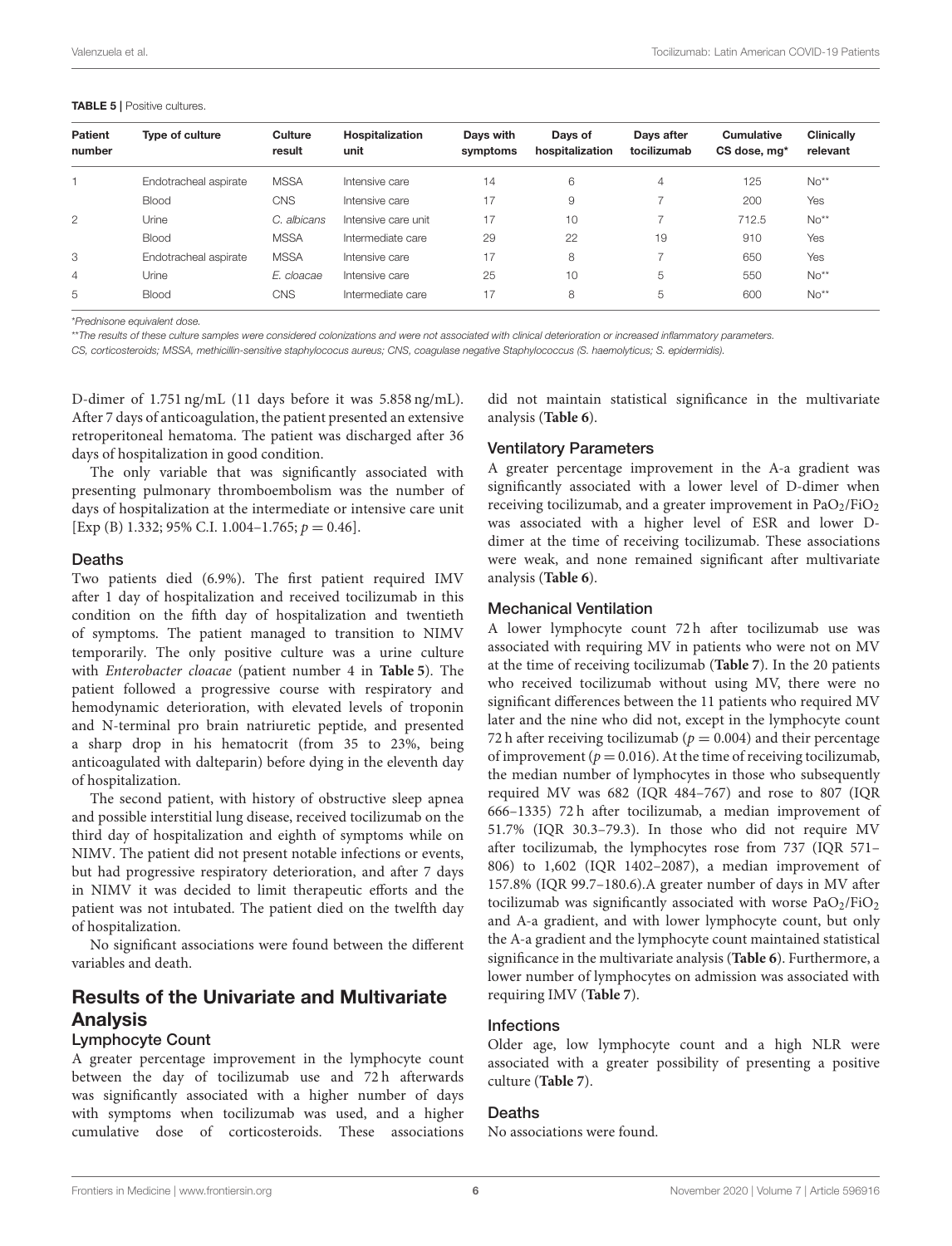#### <span id="page-6-0"></span>TABLE 6 | Linear regressions.

| Outcome                                                                                                | <b>Number of patients</b> | Variable                                                                         | $\boldsymbol{R}$ | Adjusted $R^2$ | P     |
|--------------------------------------------------------------------------------------------------------|---------------------------|----------------------------------------------------------------------------------|------------------|----------------|-------|
| Lymphocyte improvement (%) from the day of<br>tocilizumab use until 72 h later                         | 29                        | Number of days with symptoms when receiving<br>tocilizumab                       | 0.425            | 0.151          | 0.021 |
|                                                                                                        |                           | Cumulative dose of corticosteroids at the time<br>of receiving tocilizumab       | 0.533            | 0.257          | 0.003 |
|                                                                                                        |                           | Cumulative dose of corticosteroids 72 h after<br>the use of tocilizumab          | 0.396            | 0.126          | 0.033 |
| A-a gradient improvement (%) from the day of<br>tocilizumab use until 72 h later                       | 25                        | D-dimer at the time of receiving tocilizumab                                     | 0.436            | 0.190          | 0.033 |
| PaO <sub>2</sub> /FiO <sub>2</sub> improvement (%) from the day of<br>tocilizumab use until 72 h later | 25                        | ESR at the time of receiving tocilizumab                                         | 0.467            | 0.181          | 0.025 |
|                                                                                                        |                           | D-dimer at the time of receiving tocilizumab                                     | 0.459            | 0.175          | 0.024 |
| Number of days in MV after Tocilizumab                                                                 | 29                        | Tocilizumab administered to a patient on MV                                      | 0.46             | 0.183          | 0.012 |
|                                                                                                        |                           | PaO <sub>2</sub> /FiO <sub>2</sub> 72 h after tocilizumab                        | 0.549            | 0.271          | 0.004 |
|                                                                                                        |                           | A-a gradient at the time of receiving<br>tocilizumab*                            | 0.439            | 0.161          | 0.02  |
|                                                                                                        |                           | A-a gradient 72 h after tocilizumab                                              | 0.532            | 0.252          | 0.006 |
|                                                                                                        |                           | A-a gradient improvement (%) from the day of<br>tocilizumab use until 72 h later | 0.425            | 0.145          | 0.034 |
|                                                                                                        |                           | Lymphocytes 72 h after tocilizumab*                                              | 0.489            | 0.211          | 0.007 |
|                                                                                                        |                           | NLR at the time of receiving tocilizumab                                         | 0.381            | 0.114          | 0.041 |
|                                                                                                        |                           | NLR 72 h after Tocilizumab                                                       | 0.419            | 0.145          | 0.024 |
| Number of days in MV, excluding patients already<br>on MV when tocilizumab was administrated           | 20                        | PaO <sub>2</sub> /FiO <sub>2</sub> 72 h after tocilizumab                        | 0.683            | 0.429          | 0.004 |
|                                                                                                        |                           | PaO <sub>2</sub> /FiO <sub>2</sub> improvement (%)                               | 0.512            | 0.209          | 0.043 |
|                                                                                                        |                           | A-a gradient 72 h after tocilizumab                                              | 0.7              | 0.454          | 0.003 |
|                                                                                                        |                           | A-a gradient improvement (%)                                                     | 0.634            | 0.359          | 0.008 |
|                                                                                                        |                           | Lymphocytes 72 h after tocilizumab*                                              | 0.628            | 0.361          | 0.003 |
|                                                                                                        |                           | Lymphocyte improvement (%)                                                       | 0.469            | 0.176          | 0.037 |

\*Maintained statistical significance in multivariate analysis.

A-a, Alveolar-arterial; PaO<sub>2</sub>/FiO<sub>2</sub>, ratio of arterial oxygen partial pressure to fractional inspired oxygen; ESR, erythrocyte sedimentation rate; MV, mechanical ventilation; NLR, neutrophil-lymphocyte ratio.

# **DISCUSSION**

This is the first Latin American report to evaluate the use of tocilizumab in patients hospitalized for severe COVID-19.

Our cohort corresponds to relatively young Latin American patients, mainly men, with a significant prevalence of comorbidities known to be strong risk factors for severe COVID-19 [\(15\)](#page-8-11). The patients presented a severe disease and 69% required MV. All patients presented biomarkers compatible with hyperinflammation, impaired gas exchange, and rapid worsening of these despite receiving usual treatment. The use of hydroxychloroquine was infrequent since its prescription decreased when reports were published that warned of the ineffectiveness and risk of adverse events of its use [\(16\)](#page-8-12).

Rapid clinical deterioration in most of our patients, in a phase of hyperinflammatory disease, led to the indication of immunomodulatory therapy, at first with CS. In practice, we used a sequential strategy in which the use of tocilizumab was decided only once despite the use of corticosteroids a worsening of the patient condition was observed. CS usefulness in COVID-19 remains controversial [\(17\)](#page-8-13), however, in a recently published trial, the use of dexamethasone (6 mg every day for a median 6 days, approximately a cumulative dose equivalent to 225 mg of prednisone) resulted in lower 28-day mortality [\(18\)](#page-8-14). In our cohort the cumulative dose of CS, equivalent to prednisone, was higher, with a median of 725.9 mg. A recently published retrospective analysis also showed good results with a high dose of CS and subsequent use of tocilizumab [\(19\)](#page-8-15). Undoubtedly, the routine CS use with a high cumulative dose results in an important confounding factor when interpreting efficacy and safety data.

In our patients, 72 h after tocilizumab use, a dramatic improvement was observed in ventilatory parameters and in most CRS biomarkers. D-dimer was highly variable from day to day in our patients. Although its values increased 72 h after tocilizumab and seemed to be associated with improvements in A-a gradient and  $PaO<sub>2</sub>/Fio<sub>2</sub>$ , the changes in its levels over the course of the hospitalization make it difficult to draw conclusions about its associations and predictive role.

A higher lymphocyte count was associated with less use of MV. Lymphopenia is a common finding in severe COVID-19, with almost all subsets affected, and it has been suggested as a poor prognostic factor and reliable indicator of severity and mortality risk [\(20](#page-8-16)[–22\)](#page-8-17). It is not clear if SARS-CoV-2 directly affects T cells or if the triggered cytokine release drives depletion and exhaustion of T cells [\(23\)](#page-8-18) and impairs the cytotoxic activity of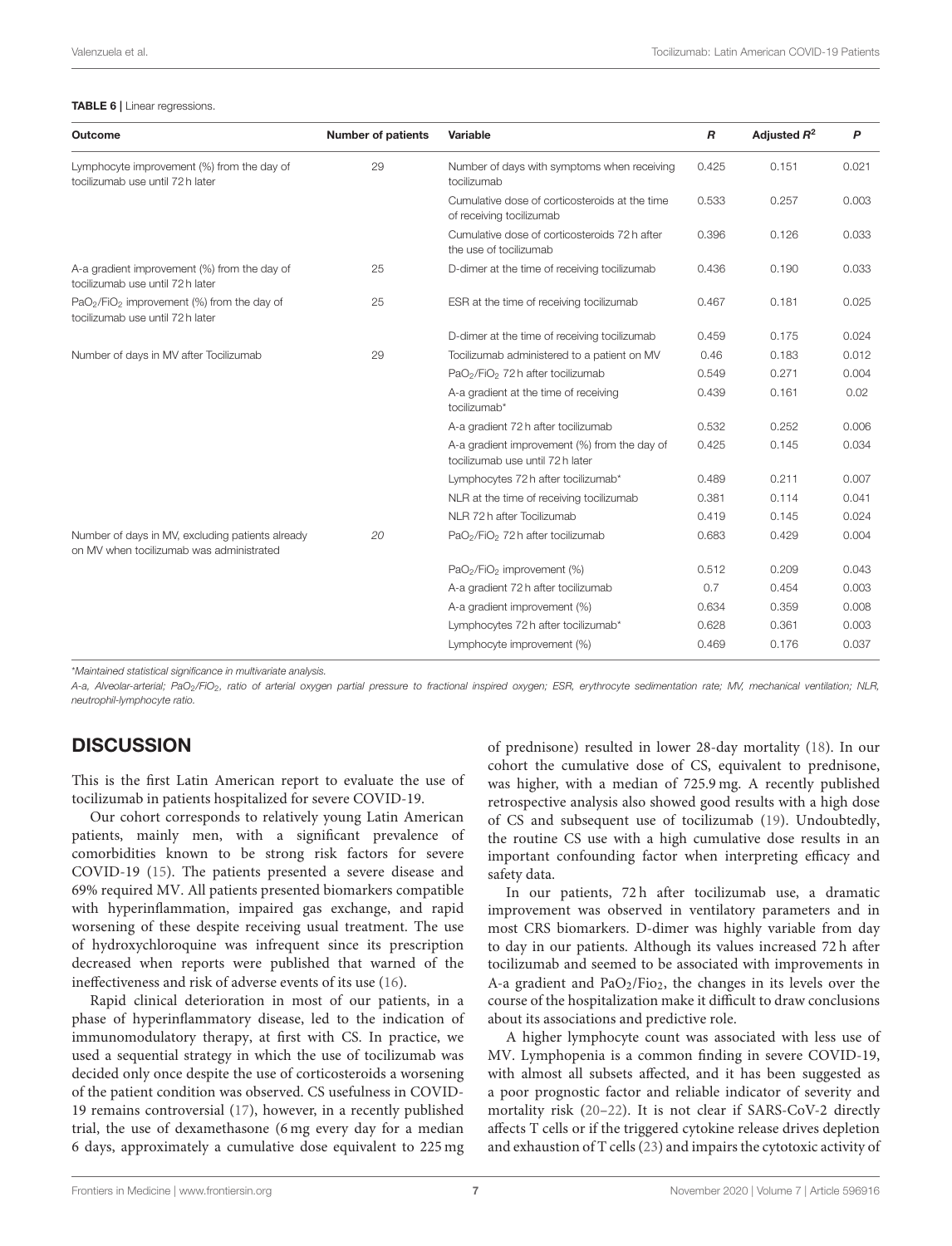#### <span id="page-7-0"></span>TABLE 7 | Logistic regression.

| Outcome                                                                              | Variable*                                                 | Exp(B) | 95% C.I.<br>Exp(B) | p     |
|--------------------------------------------------------------------------------------|-----------------------------------------------------------|--------|--------------------|-------|
| MV use, excluding patients<br>already on MV when<br>tocilizumab was<br>administrated | Lymphocytes 72h<br>after tocilizumab                      | 0.996  | $0.993 - 1$        | 0.032 |
| Invasive MV                                                                          | Lymphocytes on<br>admission                               | 0.995  | $0.99 - 1$         | 0.032 |
| Positive culture                                                                     | Age                                                       | 1.111  | $1 - 1.234$        | 0.05  |
|                                                                                      | Lymphocytes on<br>admission                               | 0.996  | $0.991 - 1$        | 0.038 |
|                                                                                      | Lymphocytes at<br>the time of<br>receiving<br>tocilizumab | 0.993  | $0.986 - 1$        | 0.039 |
|                                                                                      | NLR 72 h after<br>Tocilizumab                             | 1.570  | $1.025 -$<br>2.405 | 0.038 |

\*No association was significant in the multivariate model.

MV, mechanical ventilation; NLR, neutrophil-lymphocyte ratio.

CD8 T cells and NK cells, which are crucial for antiviral immunity [\(24\)](#page-8-19). Strategies to improve T cell counts and function may be critical to reduce disease severity. It is expected that the use of CS would be associated with greater lymphopenia and worse NLR, but what we observed was that after the use of tocilizumab these parameters improved significantly. It can be hypothesized that blocking IL-6 could help in COVID-19 not only by inhibiting directly the exaggerated inflammatory response, but also by restoring cellular immunity which is crucial for virus clearance.

After multivariate analysis, the decrease in the A-a gradient, but not the increase of  $PaO<sub>2</sub>/FiO<sub>2</sub>$ , correlated with a lower number of days of MV use after tocilizumab infusion. This is because the gradient is a more sensitive index to evaluate disturbances in gas exchanges [\(25\)](#page-8-20).

Assessing the safety of tocilizumab use in a COVID-19 patient is of the utmost importance. Despite the increase in transaminase values after tocilizumab use in our patients, this was transitory and not associated with liver failure. Two patients (6.9%) suffered from pulmonary thromboembolism, which seems to be within the reported rates for severe COVID-19 [\(26\)](#page-8-21).

In our experience, infections are the most important factor influencing fear of tocilizumab use in COVID-19 patients. Five patients of our cohort had a positive blood or urine culture, all of them hospitalized more than 7 days and in intermediate or intensive care units when presenting the positive culture. Only three patients presented a clinically relevant infection, and none of these presented a severe course. Lower lymphocyte count and worse NLR were associated with a greater probability of having a positive culture. More than an immunosuppressive agent, tocilizumab acts as an immunomodulator, and our patients significantly raised their lymphocytes after its use, which was associated with a lower risk of infection.

Two of our patients died (6.9%). The mortality rate in our center, as of July 16, 2020, counting 1,076 hospitalized patients, is 5.3%. The rate of our cohort is slightly higher, but it should be considered that it consists of patients selected because of their severity.

Our study has several limitations. It is an observational study without control group. It represents a small number of patients from a single center. In the analysis of the results, it was not possible to have some data in all the patients. This report may not capture adverse events that may occur in the long term.

Our study is relevant because it represents the experience of a Latin American country, with a population poorly represented in other series. In addition, we provide more information to assist in choosing the best "window of opportunity" for tocilizumab use, specially the work of a multidisciplinary team that evaluated each patient in detail. Our team analyzed the pathophysiological rationality and the accumulated evidence and established criteria to consider the use of tocilizumab that considered the presence of an uncontrolled inflammatory response. Even when the patients met the established criteria, there was a group discussion weighing the risks and possible benefits before suggesting the use of the drug. Furthermore, we describe the use of tocilizumab together with high doses of CS, we detail the infections, adverse events, and deaths, and we analyze the variables associated with a better hospital stay. The provided data is useful to improve patient selection, trying to minimize risks and optimize efficacy.

Our study suggests the utility and shows the safety of tocilizumab use in COVID-19 patients who have respiratory failure and evidence of CRS. Lymphocyte improvement after using tocilizumab was the best predictor of good response to tocilizumab.

# DATA AVAILABILITY STATEMENT

The raw data supporting the conclusions of this article will be made available by the authors, without undue reservation.

# ETHICS STATEMENT

The studies involving human participants were reviewed and approved by the Scientific Ethics Committee of the Clínica Alemana-Universidad del Desarrollo medicine faculty prior to data collection. Written informed consent for participation was not required for this study in accordance with the national legislation and the institutional requirements.

# AUTHOR CONTRIBUTIONS

SI perfomed the data analysis. All authors contributed equally with literature search, study design, data collection, data interpretation, and writing.

# ACKNOWLEDGMENTS

The authors thank and acknowledge all of the staff of the COVID-19 unit at Clínica Alemana for their work and support in carrying out this project. MP wishes to thank FONDECYT 11181222 for its support.